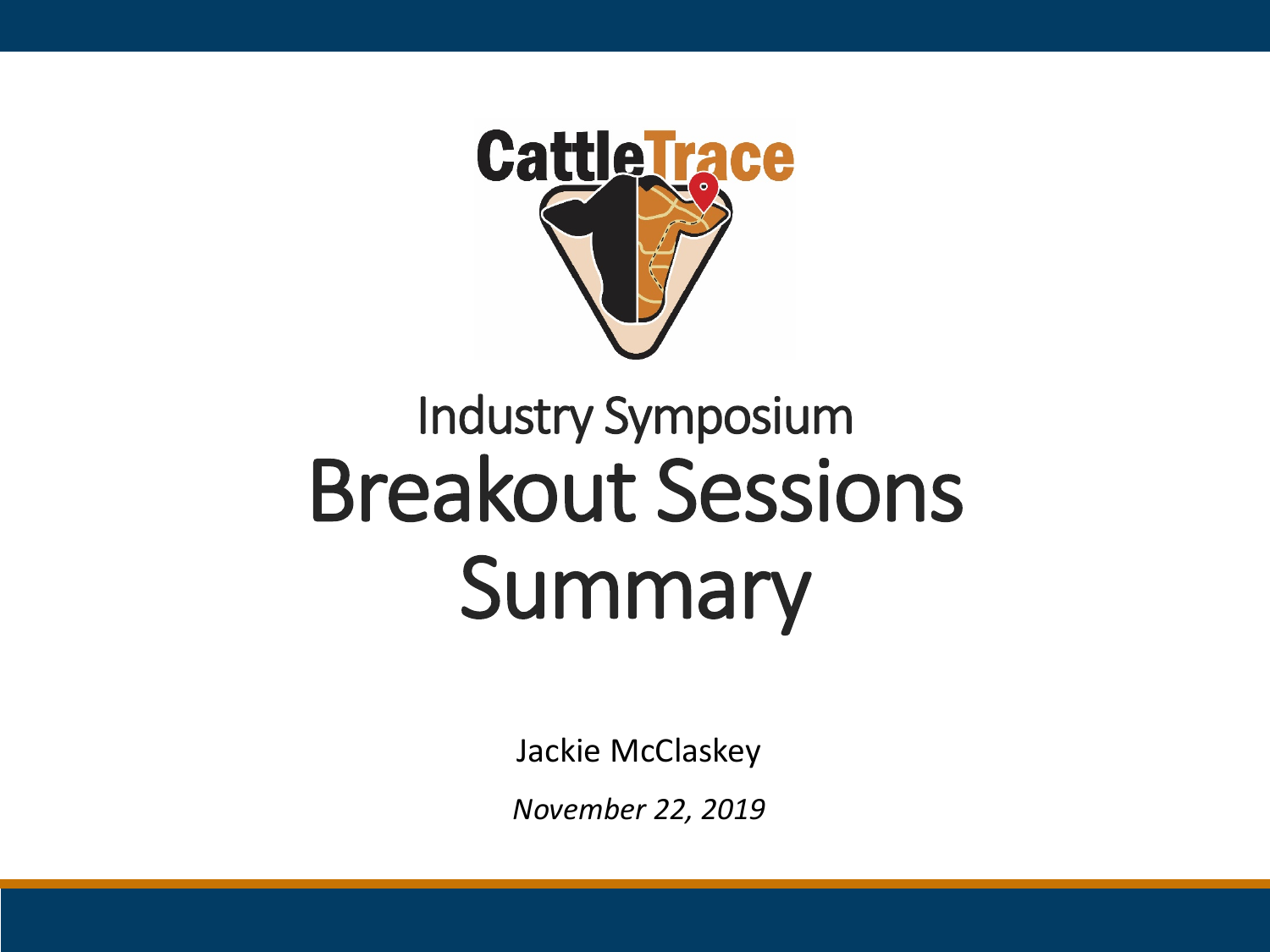

# *Question 1a:*  Challenges: Trust/Grassroots

#### **Willingness of producers to participate/adopt, esp. cow/calf – all 7 rooms**

- Creating buy-in
- Need critical mass engaged
- Number of cow-calf producers makes program difficult to manage
- Including cattle not in "traditional" supply chain (video auctions)
- Balancing costs/benefits between packers and cow-calf

#### **Producer education, communication**

- Reaching all producer segments
- Creating understanding Getting accurate wording out

#### **Data security /privacy concerns**

- Balancing confidentiality vs. value-added
- Government involvement/access/control "people don't trust the government"

#### Cost/trust/ability continuum

- T**ime and labor requirements**
- Timelines, regulations on time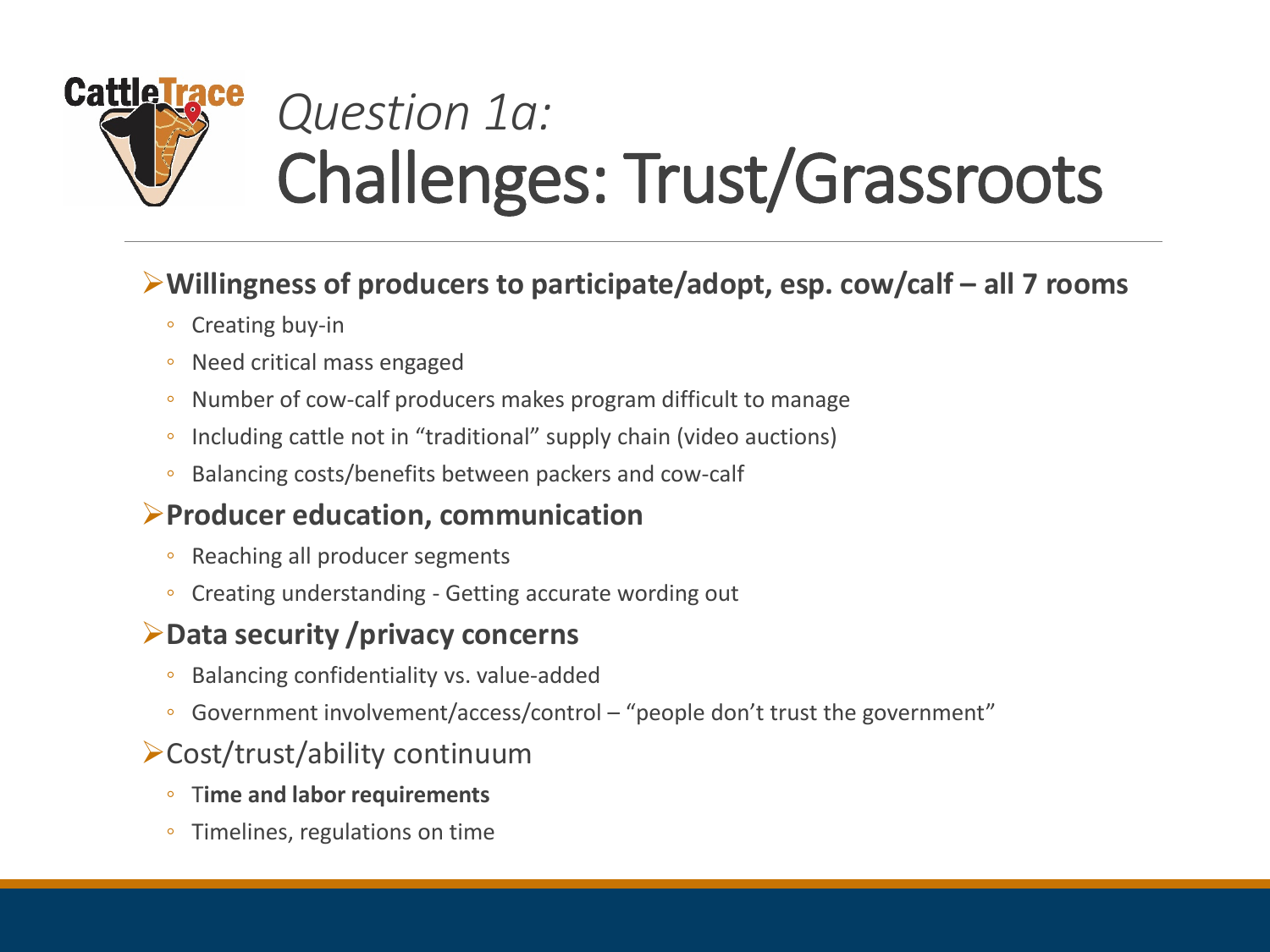

# *Question 1a:*  Challenges: Process & Logistics

- Mandatory or voluntary?
- $\triangleright$  Quality control, program integrity
- $\triangleright$  Speed to implement
- **Infrastructure**, facility capabilities, broadband access IIII
- Needs simplicity, eg. tag application, Continued tech cost
- $\triangleright$  How data is moved, ease of providing data
- Technology shift/selection
	- getting everyone on one system)
	- integrating current EID technology
	- lack of govt standards for UHF
	- Rate of change in technology
- $\triangleright$  Ear tag quality/durability (will it last)
- Making sure all animals are being traced (sightings, point-to-point)
- $\blacktriangleright$  Liability
- $\blacktriangleright$  Enforcement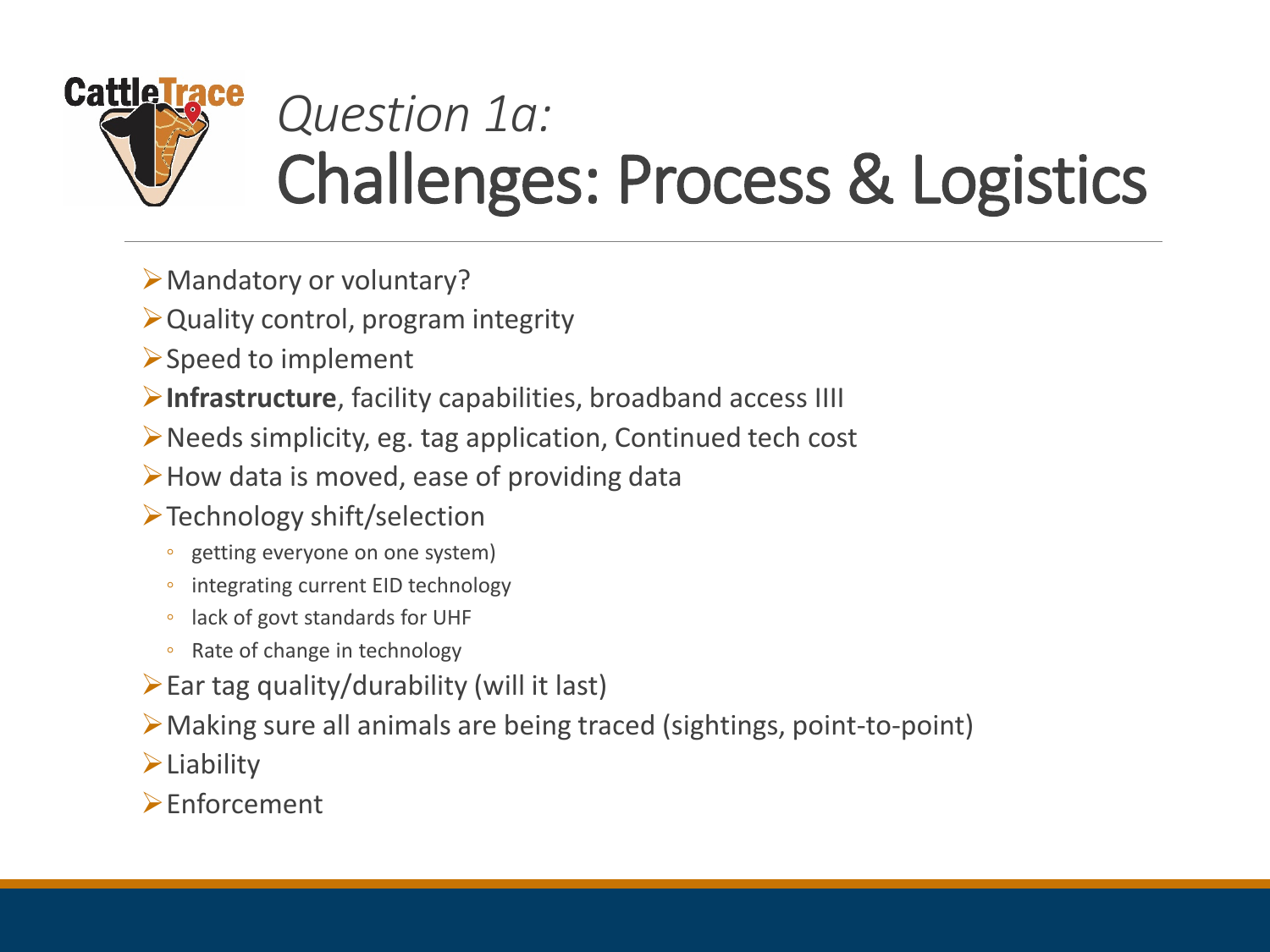## **CattleTrace** *Question 1a:*  Challenges: Costs vs. Value

- **Cost vs. perceived benefit/value** (esp. for cow/calf producers) all 7 rooms
- High level "Why?" and "What for?"
- $\triangleright$  Change value of change why now?
- Political and governmental support
- Economic burden to cow-calf producers
- $\triangleright$  Establish values down the chain
- Quantify the cost of a disease outbreak
	- How do you **place a value on something that hasn't happened**
	- insurance policy
	- Responding to multispecies FAD
- $\blacktriangleright$ International acceptance of a private program
- How is it funded?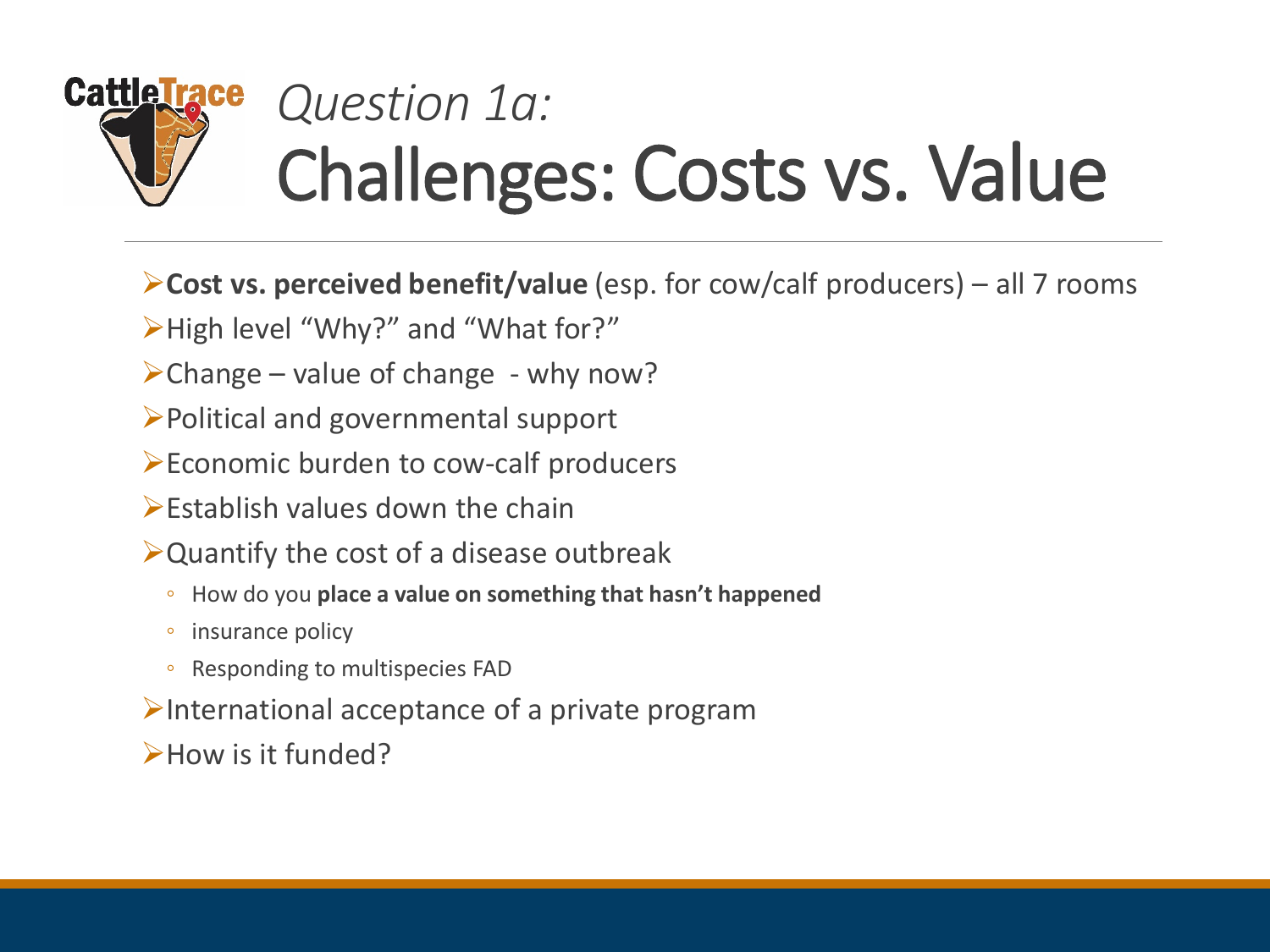# **CattleTrace** *Question 1b:*  Benefits: On-Farm/Producer

#### **Management tool for producers/inventory management**

- $\triangleright$  Increase use of technology on the farm
- Availability of individual history
- $\triangleright$  Better animal welfare
- Standardization of systems/technology
- **Producer driven is key**
- **Dutbreak insurance policy**

Depends on size of program (small/targeted vs more comprehensive)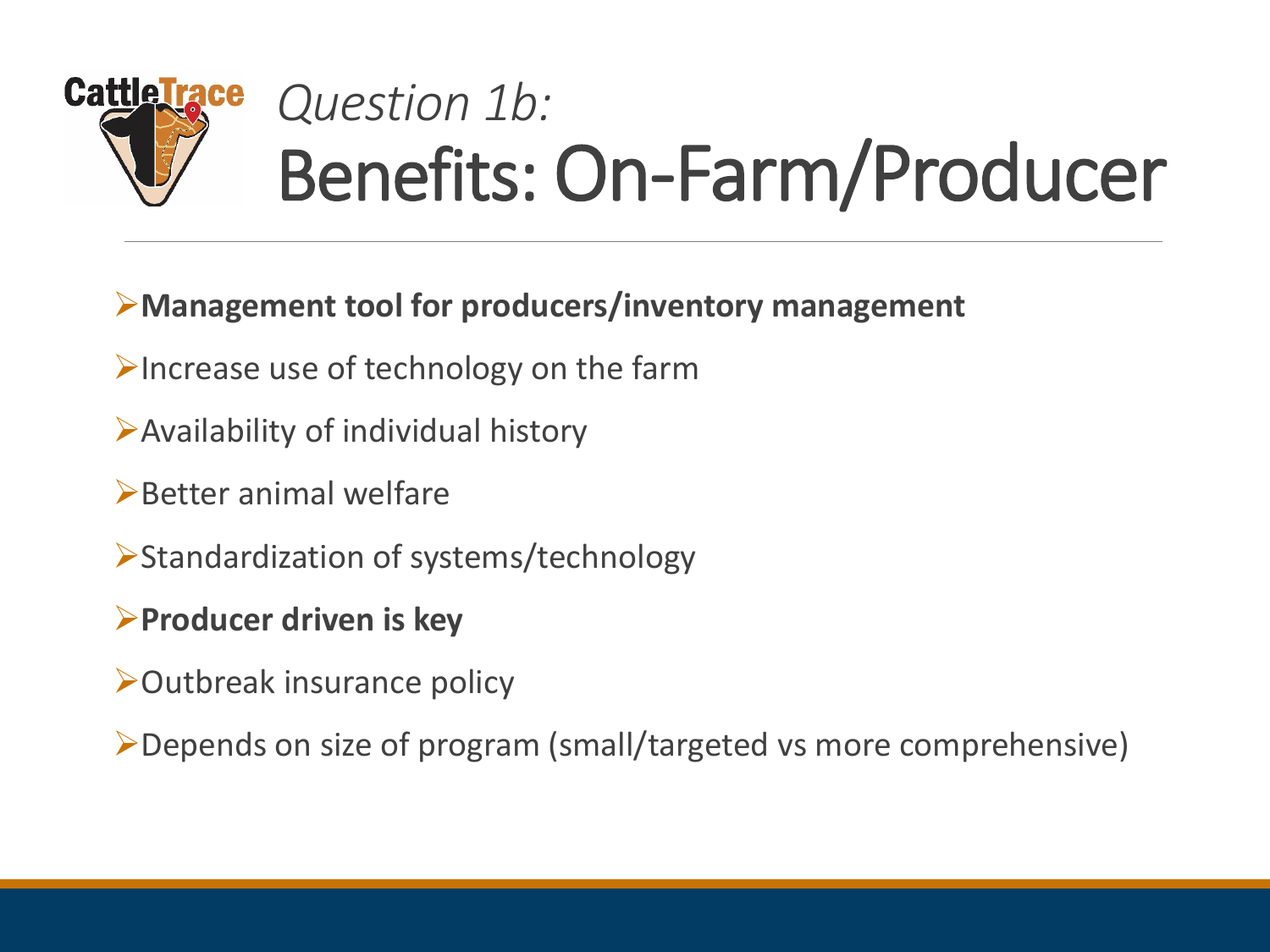

 $\triangleright$  Perceived efficiency and handling process – speed of commerce

**Consumer confidence, trust,** access to information

**Value-added opportunities** (data/info) – perceived vs. actual

◦ Feedback on performance

 $\triangleright$ International trade and markets

- **Export market increase/Open new markets/regain markets**
- more data collection required?
- Improve balance of trade
- Continued market access during an outbreak
- Limit economic impact during an outbreak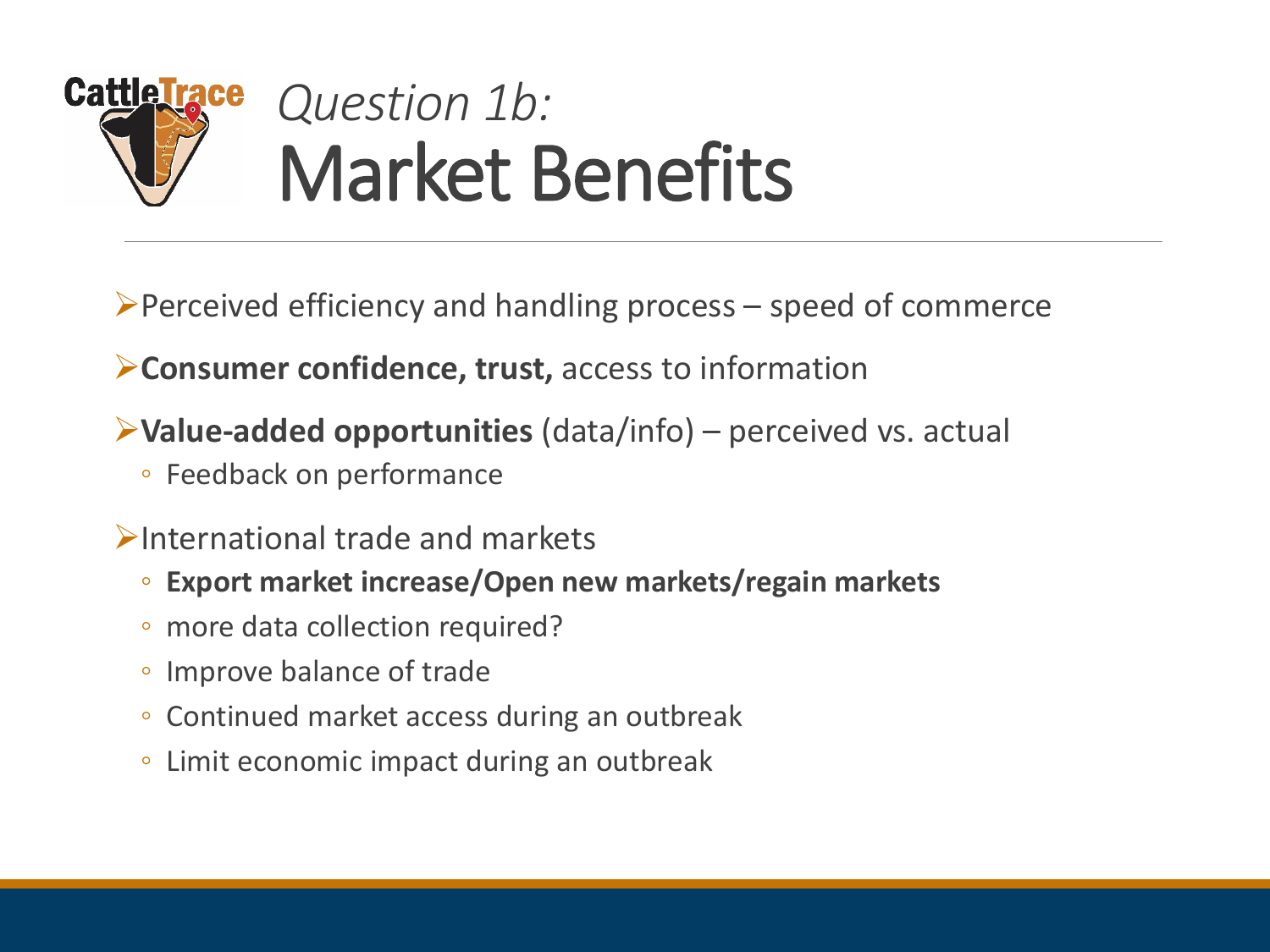## **CattleTrace** *Question 1b:*  Disease Response Benefits

#### **Intervention during disease outbreaks**

- quicker response to outbreaks
- increased/improved disease traces
- **FAD insurance**/management
- Cost benefit of investigation
- Eliminate undue expense in process
- Ability to track disease resistance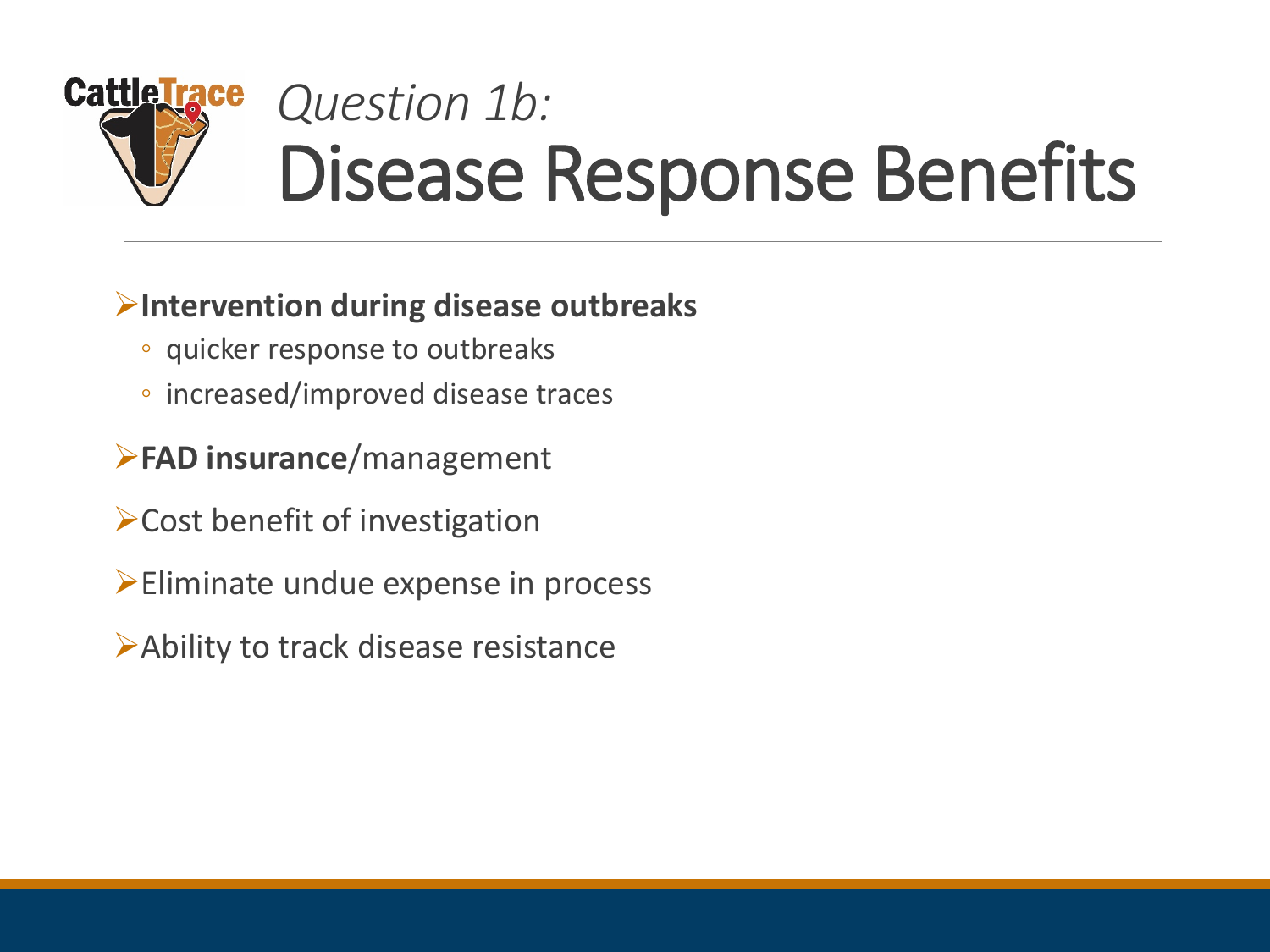

*Did a majority of the people in that room agree?*

- $\triangleright$  State animal health officials/state vet 7 of 7 rooms
- $\triangleright$  State ADT coordinator 5 of 7 rooms
- $\triangleright$  USDA animal health officials 4 of 7 rooms
- $\triangleright$  State animal health staff 3 of 7 rooms
- $\triangleright$  State agriculture agency head secretary/commissioner/director  $-2$ of 7 rooms
- $\triangleright$  U.S. Secretary of Agriculture 1 of 7 rooms
- $\triangleright$  Governor 0 of 7 rooms
- Others mentioned: FSIS, producers (access to their own data)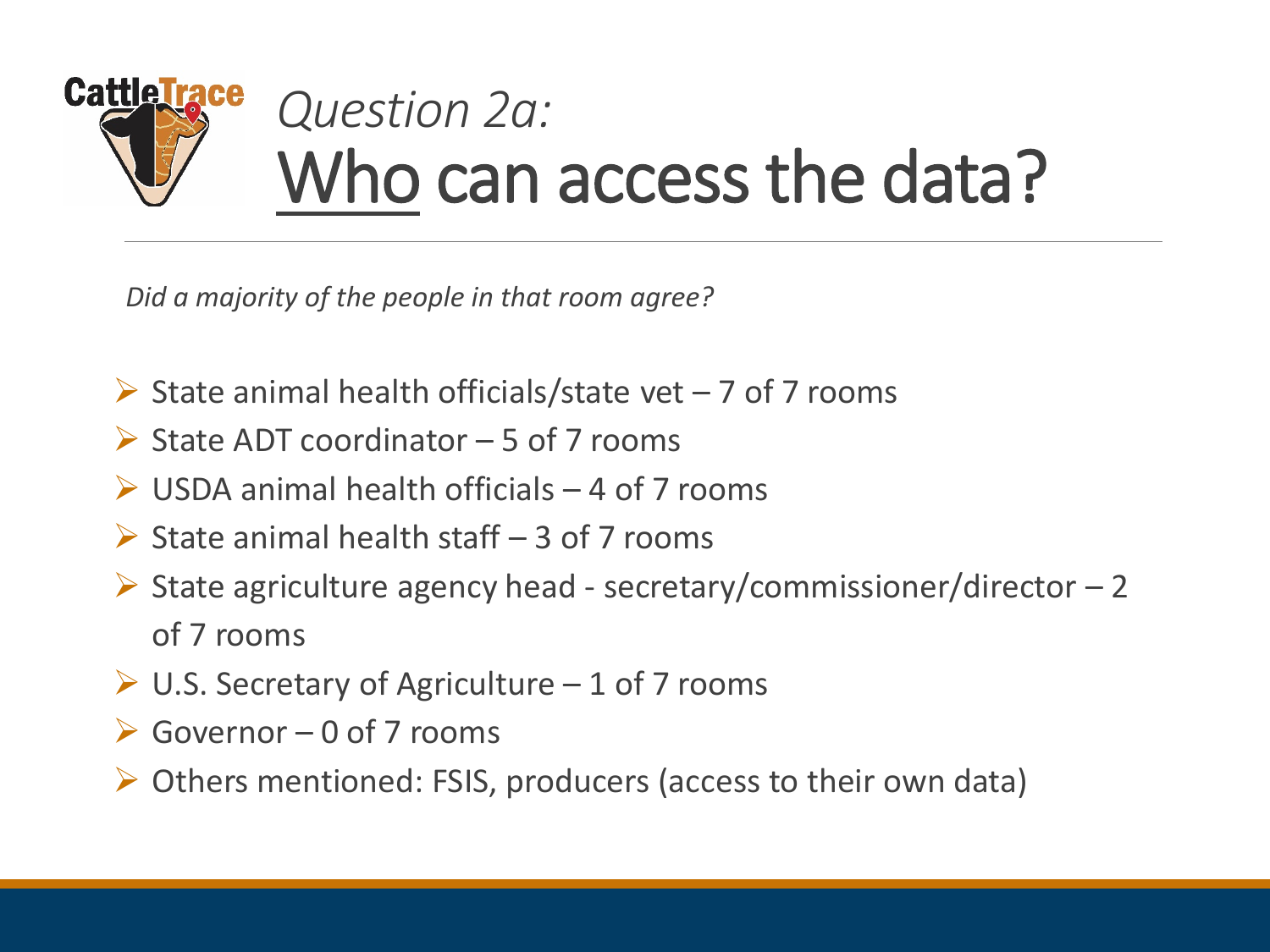

Only 5 rooms discussed this issue

 $\triangleright$  Set Triggers – 4 yes, 1 maybe  $\blacktriangleright$  CattleTrace program manager – 2 yes, 2 maybe  $\triangleright$  Board Approval – 1 yes, 2 maybe

Automatic – all 5 rooms said no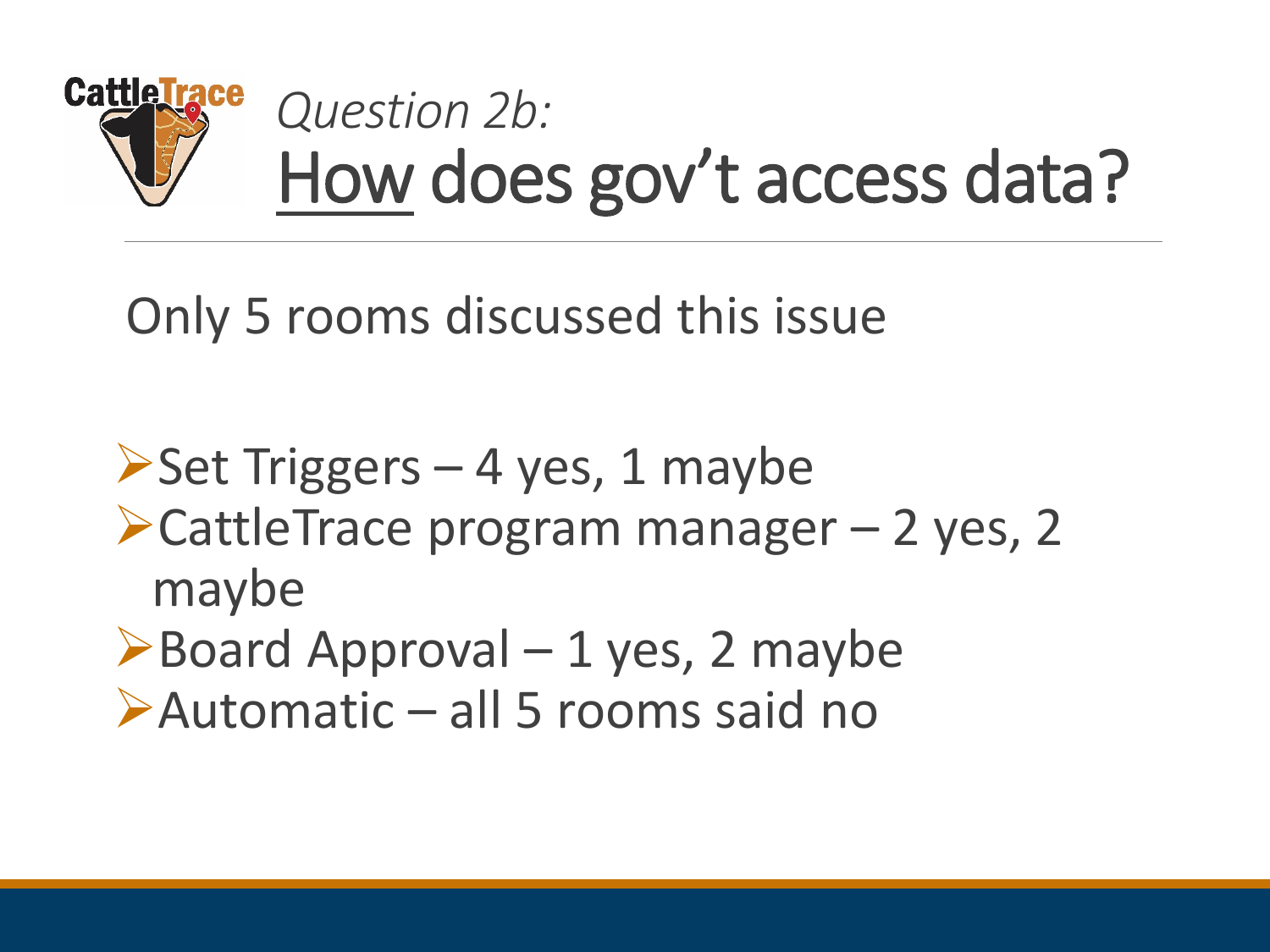# **CattleTrace** *Question 2b:*  How does gov't access data?

Lots of conversation in this room. Lots of "maybe/if/it depends"

- $\triangleright$  Parameters/guidelines should be established by the board that lead to triggers
- $\triangleright$  Differentiate approval between presumptive vs. confirmed
- $\triangleright$  Depends whether on reportable disease list
- $\triangleright$  Board and advisory committee need to have broader representation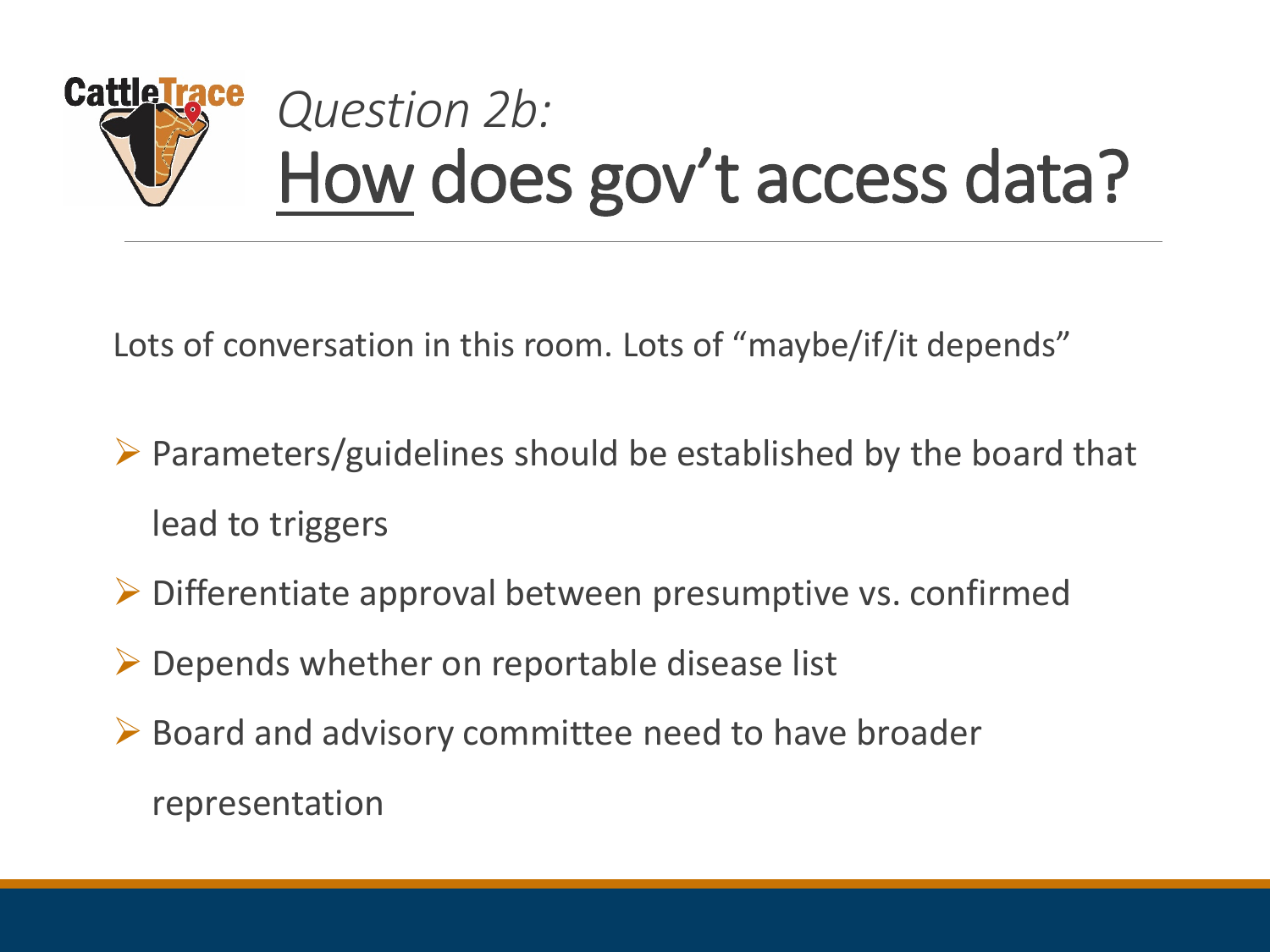# **CattleTrace** Other Thoughts/Notes About Data Access

*\*\* Taken directly from the "parking lot" tear sheets in the breakout rooms \*\**

- Automatic access needs a verification of a presumptive positive, not just word of mouth
- $\triangleright$  Board defined triggers & policy for automatic access to defined individuals (state animal health officials)
- Triggers disease based levels state vs federal reportable disease list
- Can media access data through FOIA/other?
- $\triangleright$  Depending on circumstances, the "who" may be very broad
- $\triangleright$  What role does research play in access?
- Definition of "real time" info (instant/4 hr delay, etc.)
- Unintended consequences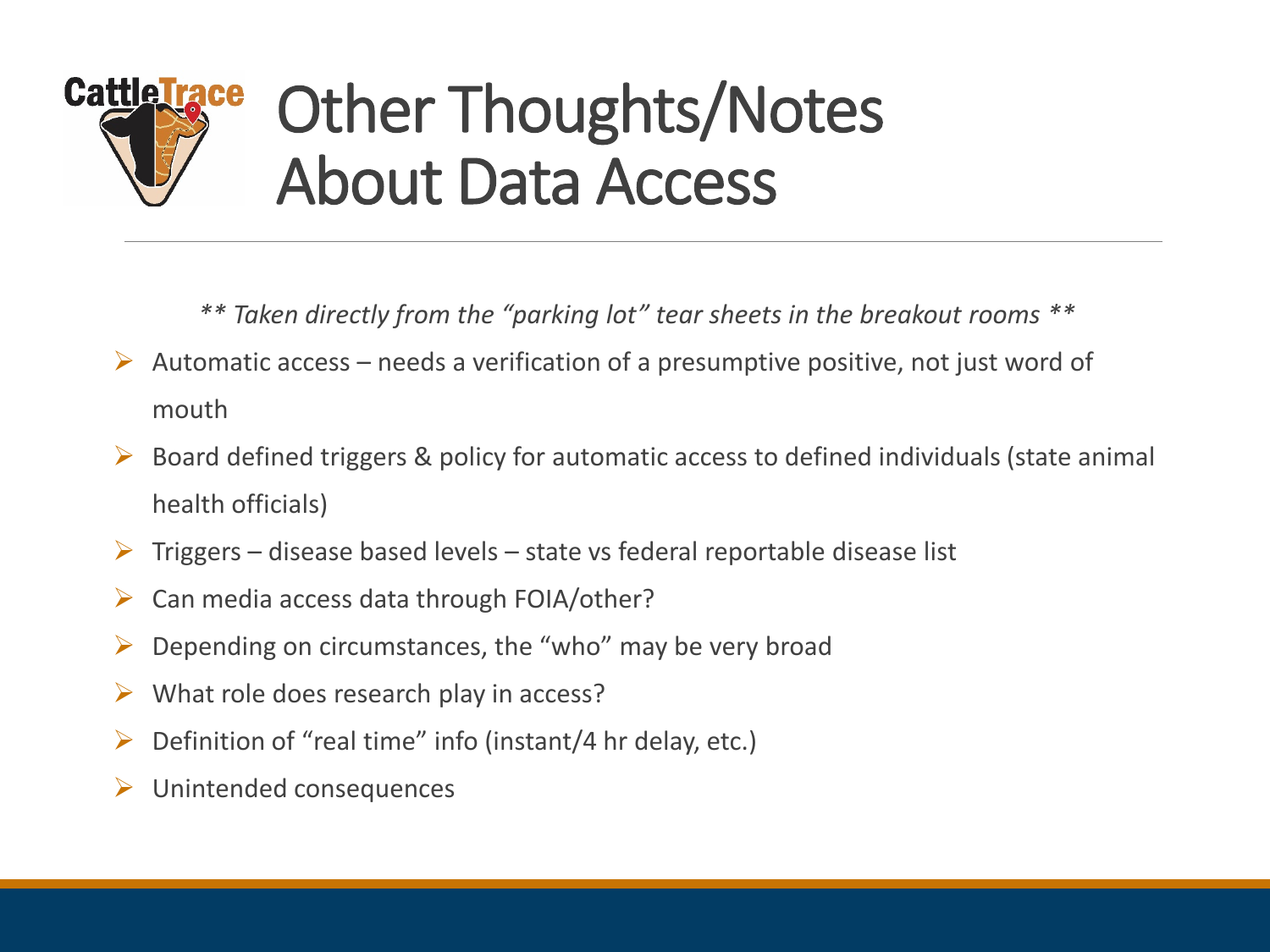

*Did a majority of the people in that room agree?*

- $\triangleright$  Risk of disease spread 7 of 7 rooms
- $\triangleright$  Public health risk 6 of 7 rooms
- $\triangleright$  Mortality rate 2 of 7
- $\triangleright$  Cost 2 of 7 rooms
- $\triangleright$  Trade Impact 2 of 7 rooms
- $\triangleright$  Public perception 1 of 7 rooms
- $\triangleright$  Economic impact 0 of 7 rooms
- Other considerations? reportable disease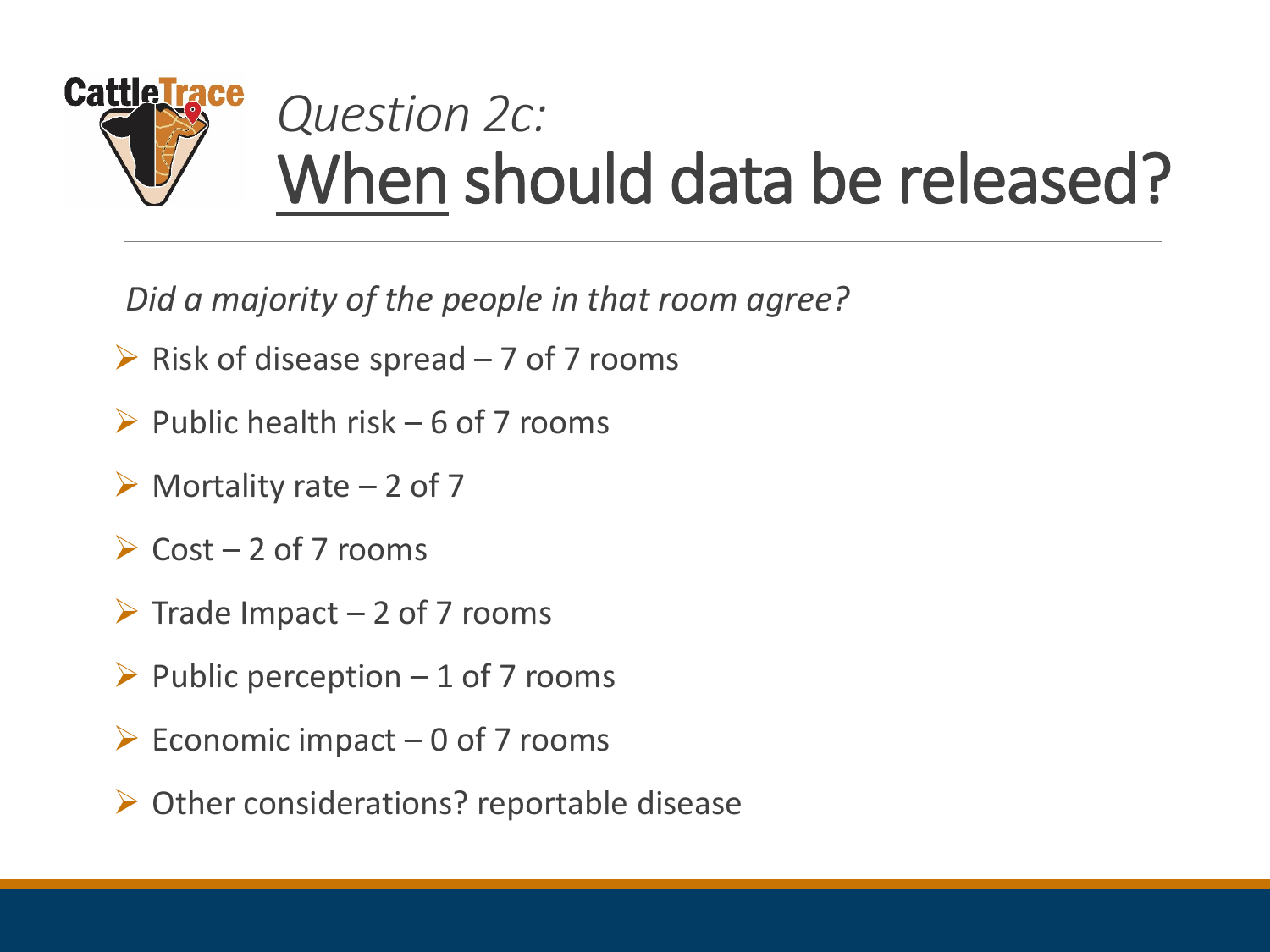# *Question 3:* **CattleTrace** Who should be responsible for funding traceability?

*How many rooms placed these groups in the Top 2?*

- $\triangleright$  Packers/Processors  $-7$
- $\triangleright$  Federal Government 2
- $\triangleright$  Cow-Calf Producers  $-2$
- $\triangleright$  Wholesalers/Retailers 1
- $\triangleright$  Exporters  $-1$
- $\triangleright$  State Government 0
- $\triangleright$  Livestock Markets/Dealers  $-0$
- $\triangleright$  Feedyards  $-0$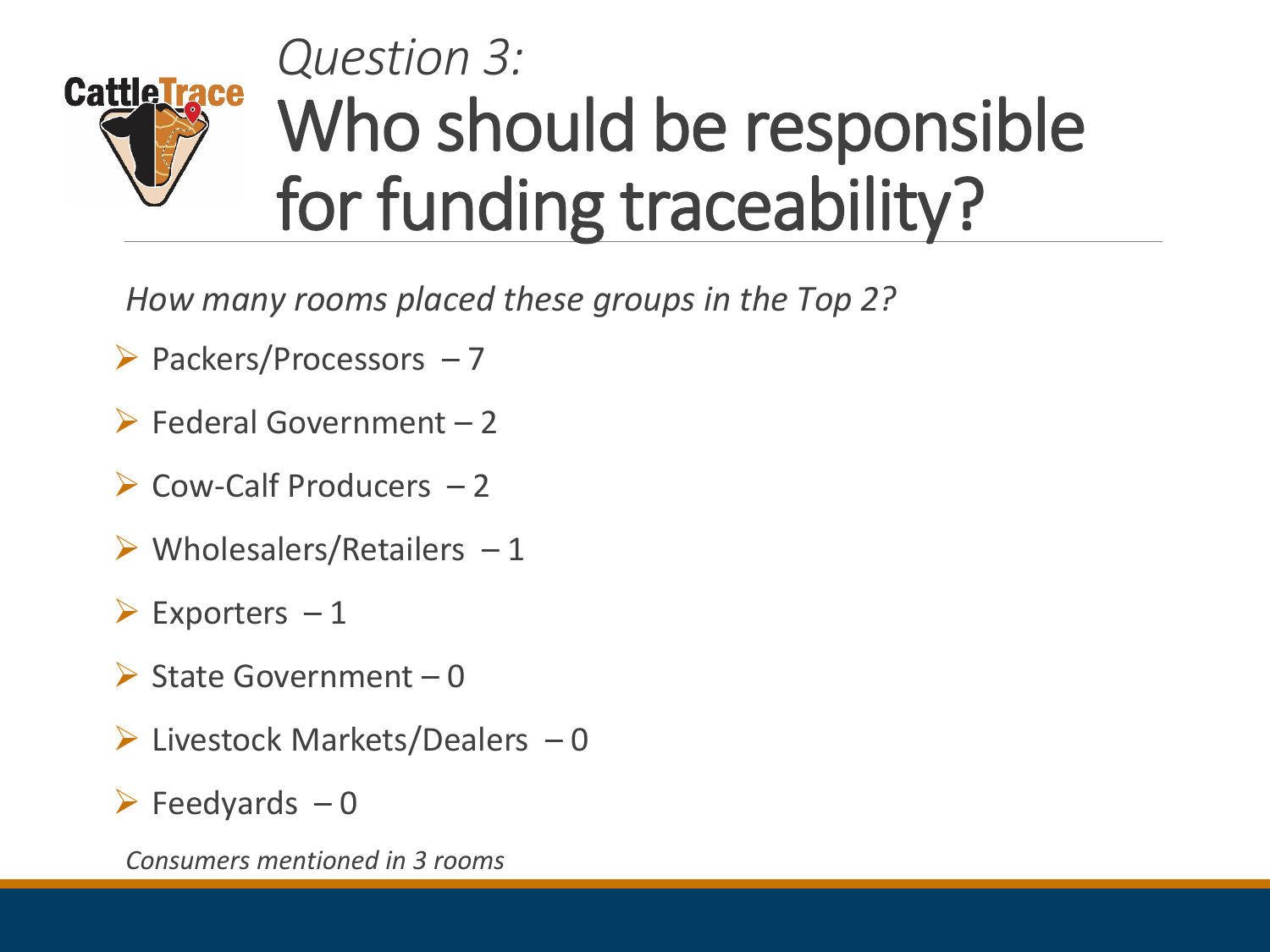# *Question 3:* **CattleTrace** Who should be responsible for funding traceability?

*Percentage of responsibility lies with:*

- $\triangleright$  Packers/Processors 23%
- $\triangleright$  Cow-Calf Producers  $-16\%$
- $\triangleright$  Federal Government 15%
- $\triangleright$  Feedyards  $-13%$
- $\triangleright$  Wholesalers/Retailers 11%
- $\triangleright$  Livestock Markets/Dealers  $-9\%$
- $\triangleright$  Exporters  $-8\%$
- $\triangleright$  State Government 5%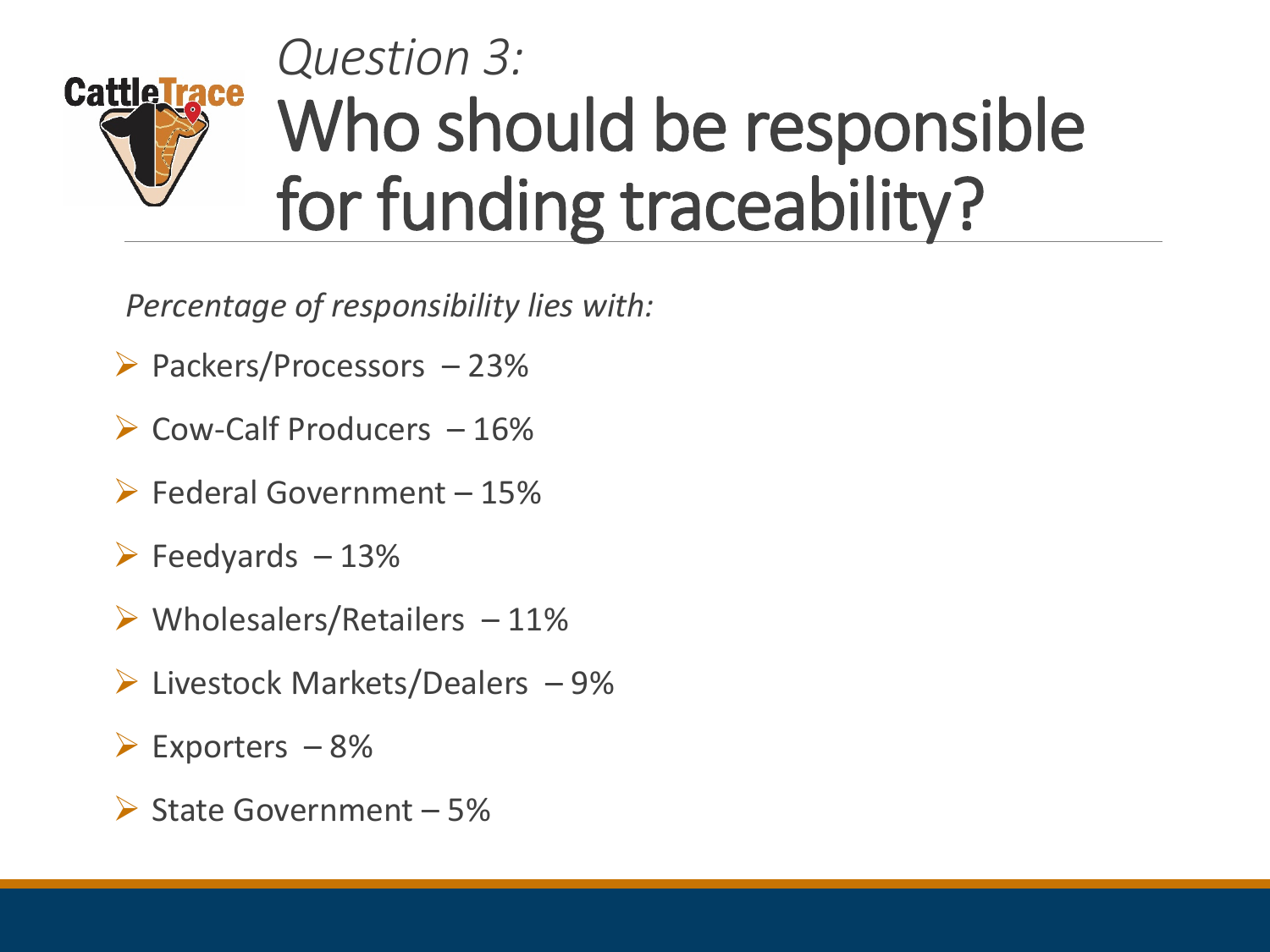

*Question 3:* Who should be responsible for funding traceability?

*General consensus:*  There should be a public/private partnership as long as it doesn't impact how data is accessed.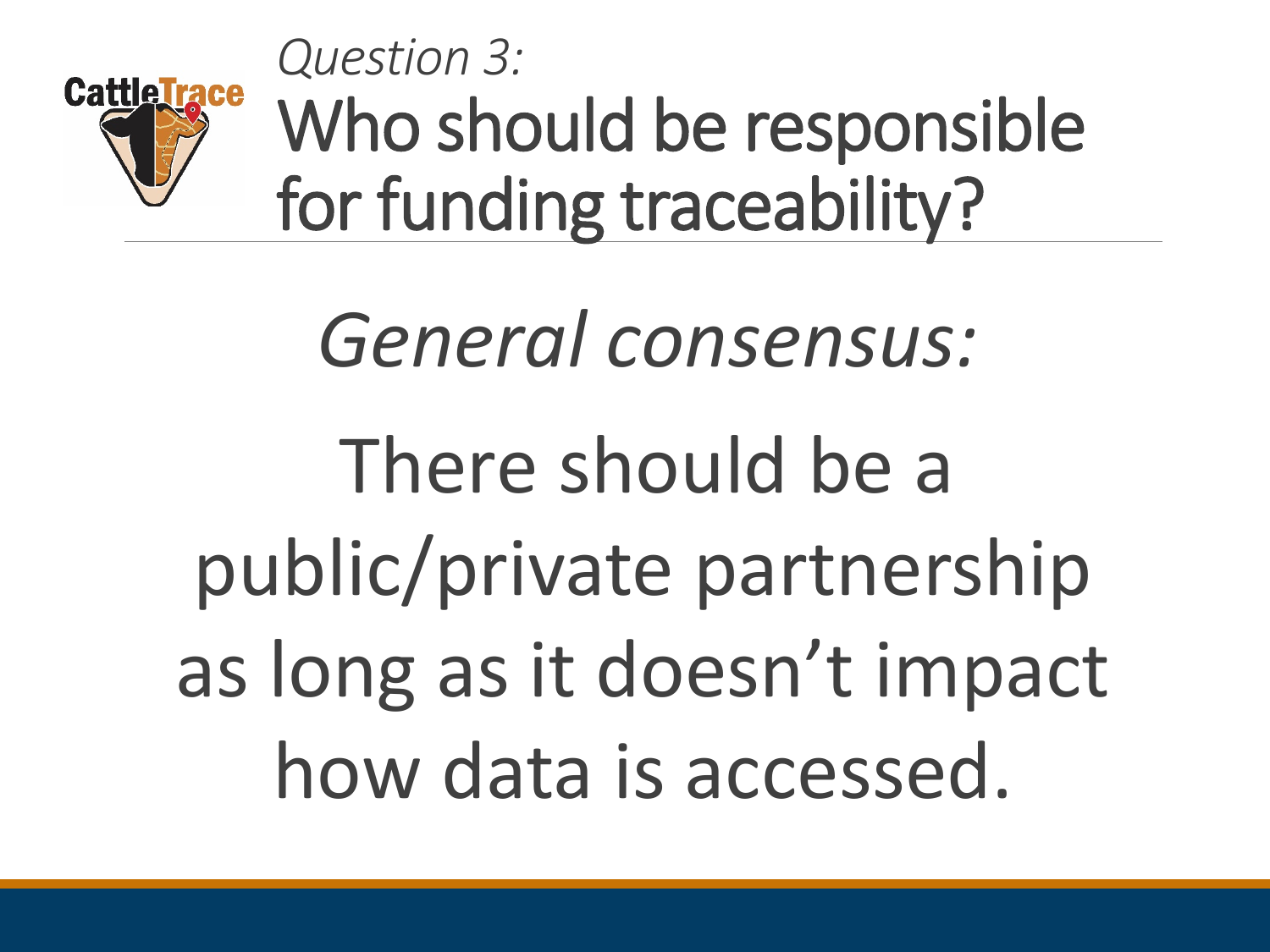# Other Thoughts/Notes **CattleTrace** About Funding

- *\*\* Taken directly from the "parking lot" tear sheets in the breakout rooms \*\**
- $\triangleright$  Cost share- device infrastructure, investment/tax credit to producers
- $\triangleright$  Who is responsible = collection points
- $\triangleright$  Belief the fee/assessment will always trickle down to cow-calf
- $\triangleright$  Funding using a rebate program vs gov't subsidy
- $\triangleright$  Still see a cow-calf producer bearing the brunt of the cost
- $\triangleright$  Future funding step process
- $\triangleright$  Answer to who pays changes if mandatory vs voluntary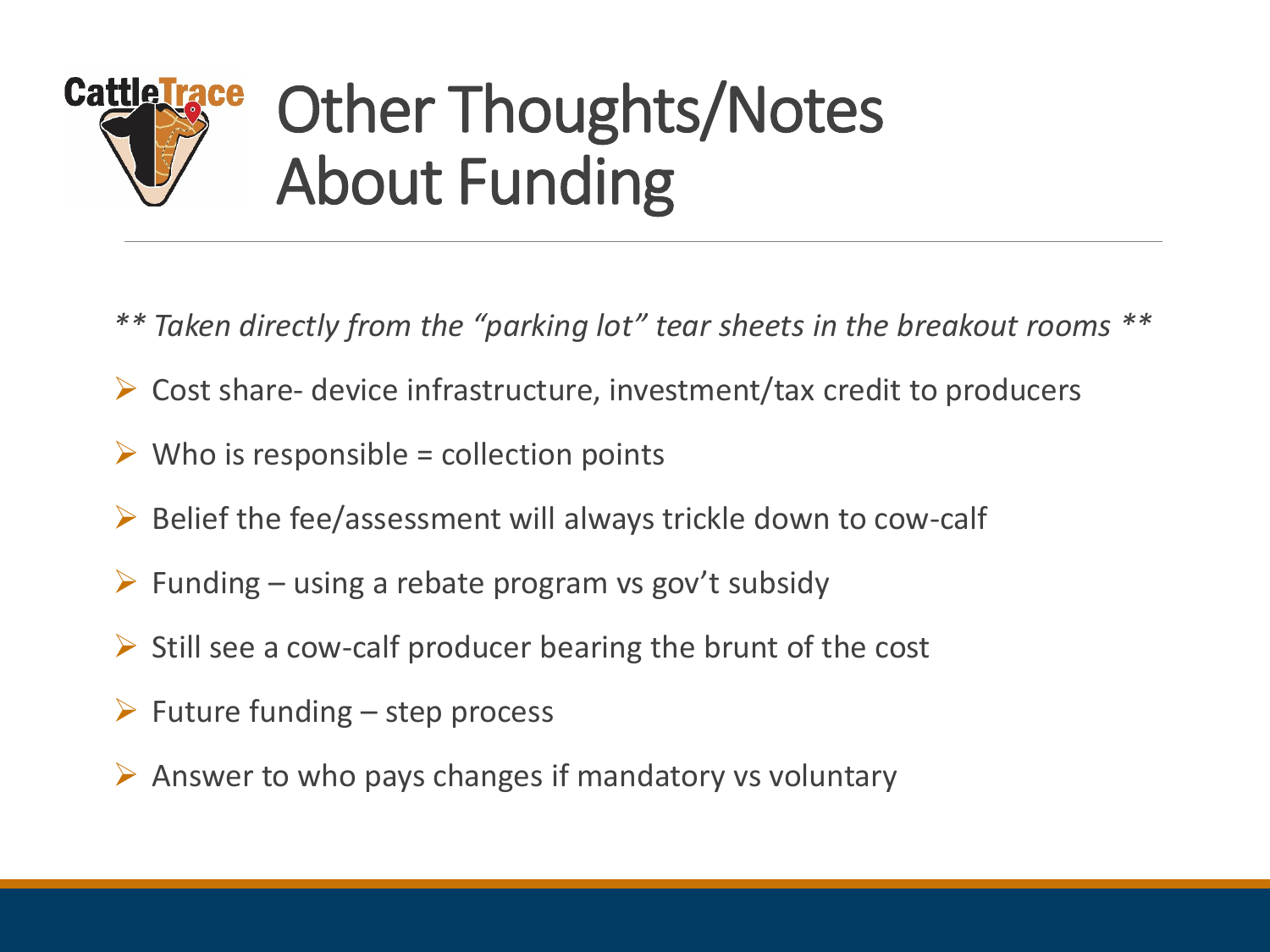

*\*\* Taken directly from the "parking lot" tear sheets in the breakout rooms \*\**

#### **Value**

- $\triangleright$  Has to become economically viable either value for participation or discount for not
- $\triangleright$  Need some benefit
- $\triangleright$  Desire to somehow merge ADT & value add info within the system (controlled access & sharing)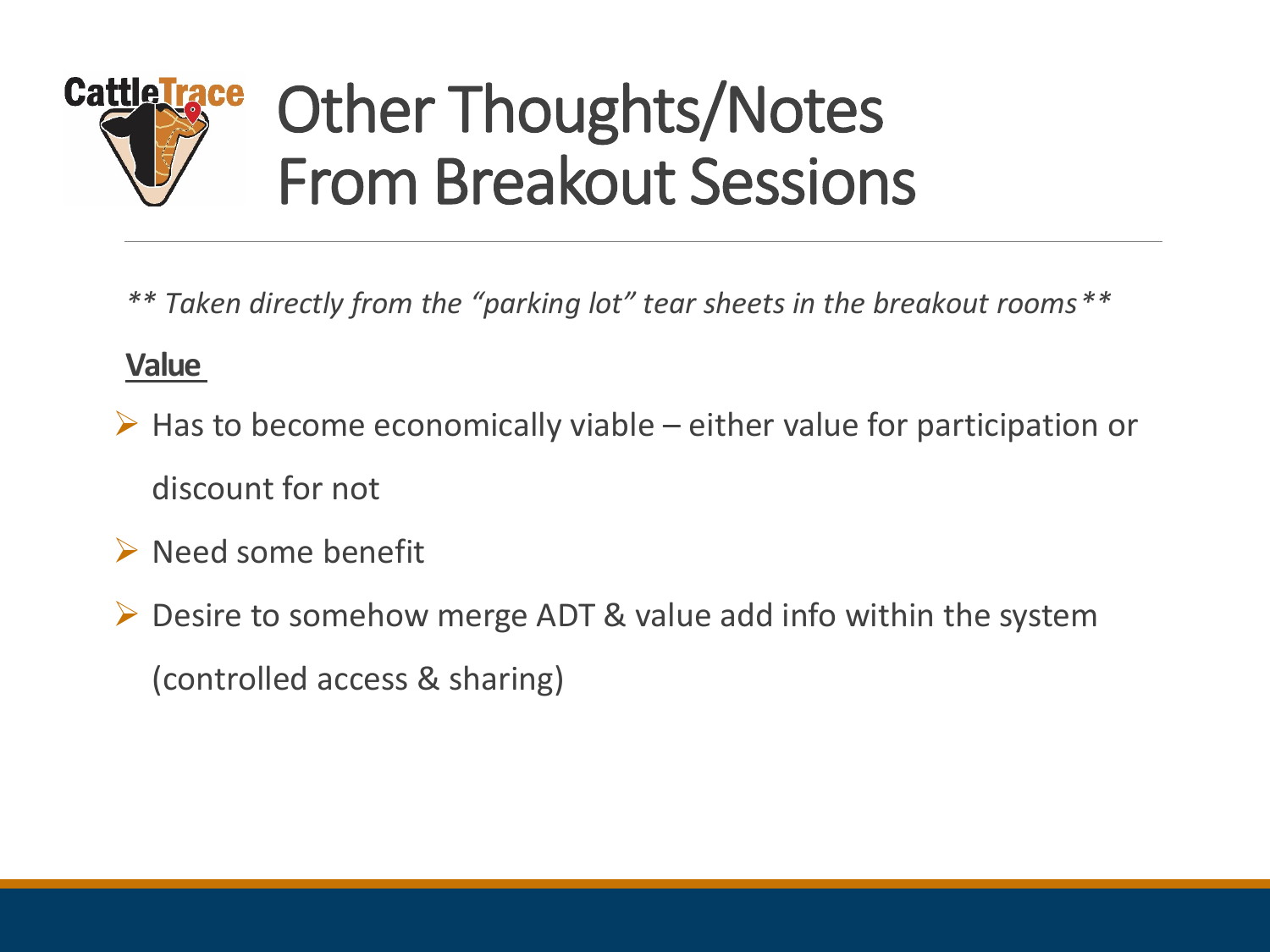

*\*\* Taken directly from the "parking lot" tear sheets in the breakout rooms \*\**

#### **Industry Support**

- $\triangleright$  Adoption rate is crucial
- $\triangleright$  Immediate need talk to packers/processors to be more targeted and not have to reach thousands of producers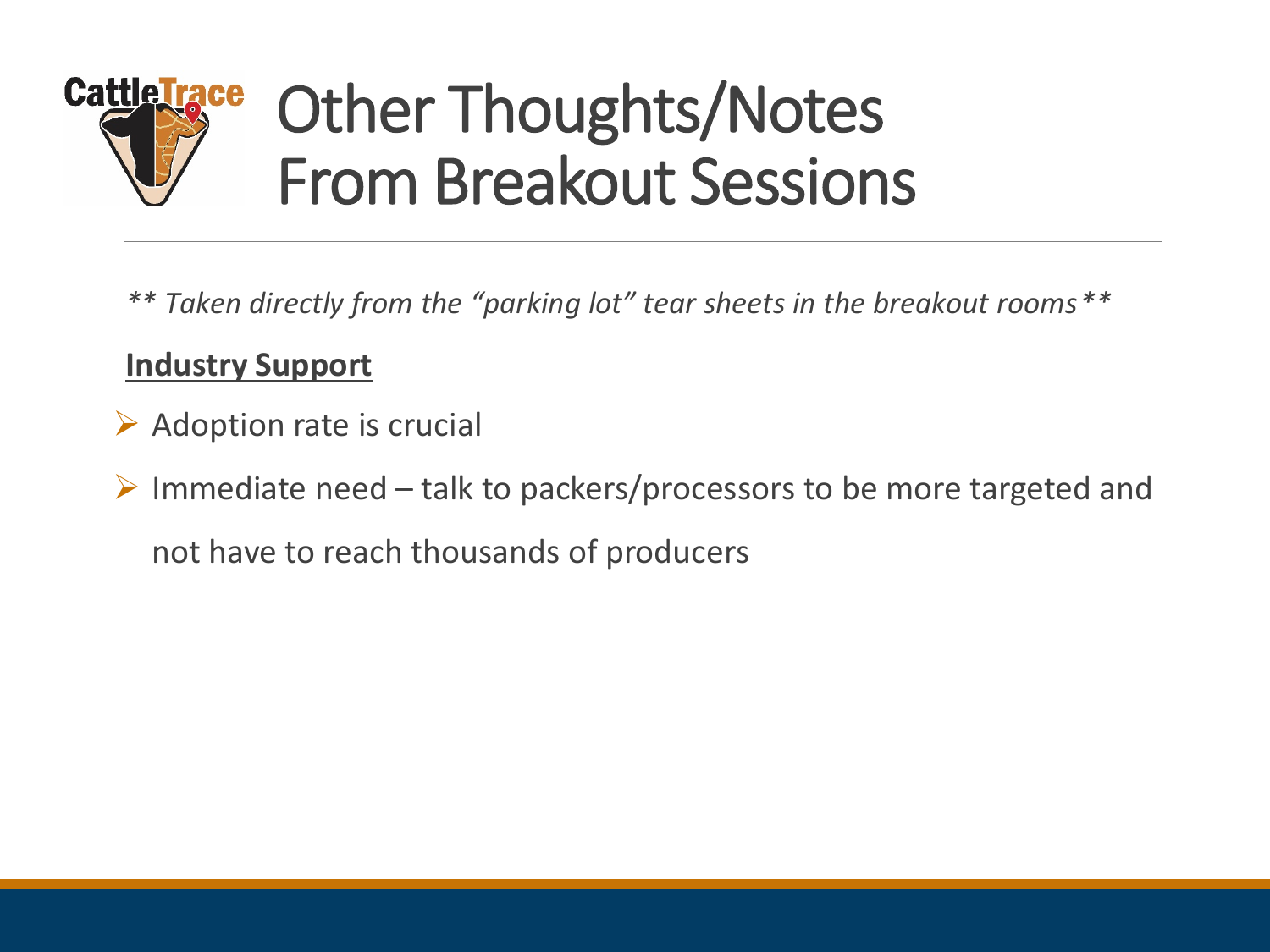

*\*\* Taken directly from the "parking lot" tear sheets in the breakout rooms \*\**

#### **CattleTraceOperations**

- $\triangleright$  Board and advisory committee need broader representation
- Encompassed species broader than cattle
- $\triangleright$  Board liability/CattleTrace liability
- Need for "mirror" database so one server doesn't crash when multiple folks access it
- $\triangleright$  Confidentiality during a trace
- CattleTrace does not have responsibility to inform public state/fed PIOs